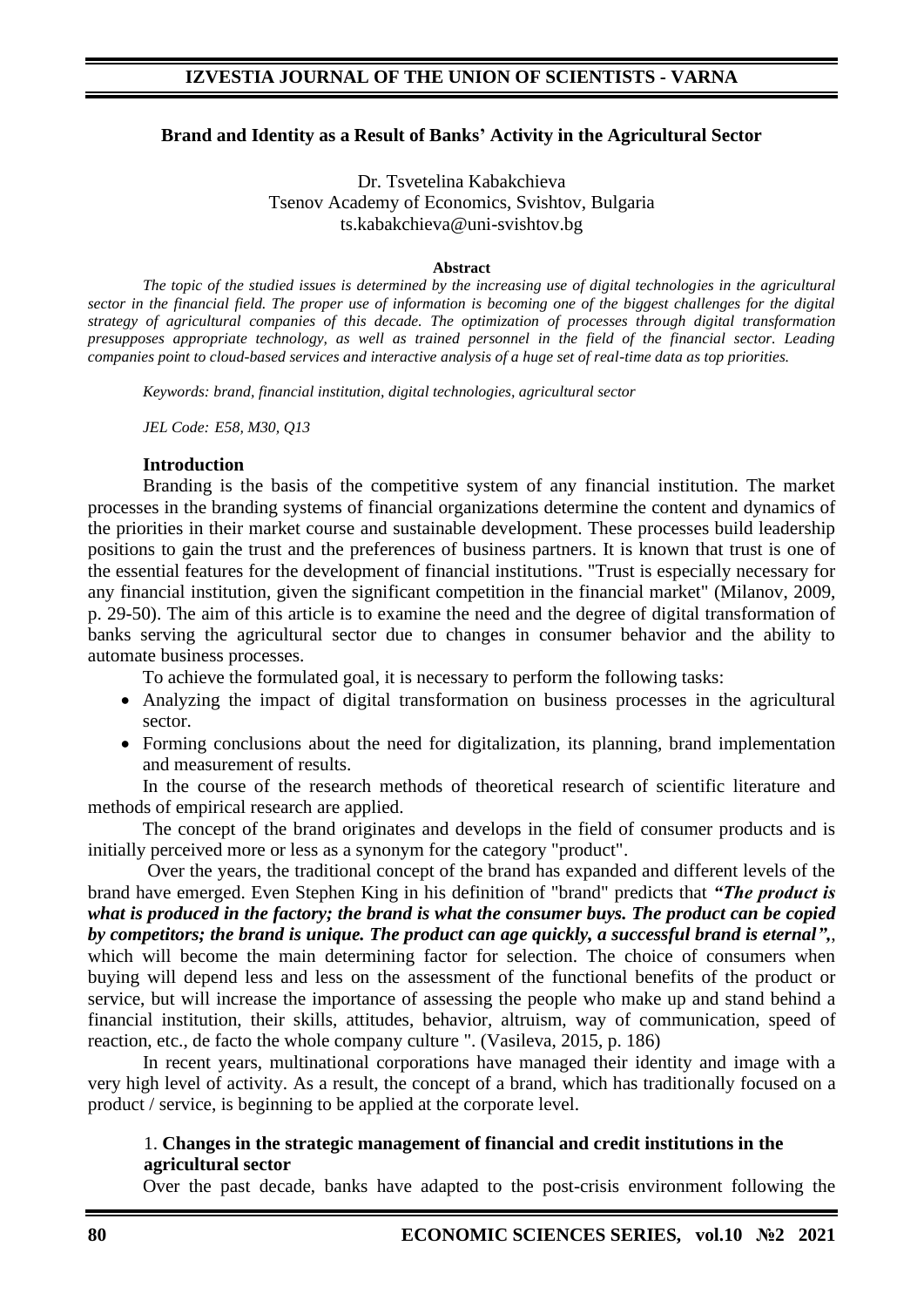market pressure of 2007 - 2008, which is defined as a system of changes in regulatory frameworks and a new risk culture, digital and information revolutions, high customer mobility, new competitors and diverse aspirations to adapt to the multi-speed world.

The evolution is expressed in the change of the of the marketing activity architecture and the communications from the physical to the digital contact. Moreover, in the context of the 2020 -2021 pandemic, it turned out that with books, music and entertainment, as well as banking, it is something that can be done with the help of devices without the need for physical maintenance.

The new marketing culture in the agricultural sector banks related with the digitalization. The issue of digital transformation has increased in importance in recent years. "The changes that will cause this transformation in the company are considered in three areas" (Slavova, 2016, pp. 142-149):

- consumer behavior digitalization of the way of offering goods/services to customers, reaching more and more customers and conducting interactive communication with them;
- business processes interactive financial control, intelligent planning and monthly reports, production automation, digitalization of data collection, data collection;
- business models digital modification of business, structure and organization in the era of digital globalization.

Moreover, the digital marketing culture is a necessary resource that participates in the formation, respectively. builds the basis of the key competencies for digitalization of the processes in the banks, as the peculiarities from the strategic point of view are the following:

*First*. Defining a clear and motivating strategic vision for the way in which marketing innovations will be transformed and applied in business (transactions, processes, models. Moreover, management must commit to a long-term vision for digital enforcement, even when it does not know well the path to digital transformation. This will form in the clients from the agro-sphere not only a readiness to pay for the service at a fair price, but also to establish a long-term partnership with their bank.

*Second.* Customer insight and anticipation of how their needs should be met could provoke the discovery of new sources of revenue generation. This requires a clear idea of customer benefit during the life cycle, formed on the basis of information on the return on investment in digital assets.

*Third.* Significant flexibility in the implementation of marketing transformations, which should become a dominant factor in the new digital models of traditional banks.

*Fourth.* Promotion the technological vision among the operational organizational-structural and business units. On this basis, active management of the culture can be carried out, which will focus the attention of all bank employees not so much on the symptoms of one or another problem, but on the causes of specific unwanted behaviour.

*Fifth.* Adequate treatment of risks regarding the assessment of new technologies as a prevention against unwanted "risk tension".

*Six.* Maintaining high experimental digital readiness with the awareness that a high level of digital innovation does not necessarily guarantee high customer satisfaction.

The symbiosis between physical contact and digital services (digital - physical) is the "substrate" of the modern digital revolution, which determines the transition to the modern digital bank: a combination of digital functionality (speed and convenience) and careful and caring human communication according to the client's needs (Burge, 2016).

From this point of view, digitalization is not just a defensive strategy against banking and non-banking competitors. It should also be a way to increase revenue through better consumer knowledge. In other words, "the modern bank is a successful symbiosis between the digital bank and the human touch, which overcomes the legacy of the past (structural units, technological complexity) and returns the benefits of a good legacy (experience, longevity, brand familiarity and trust)" (Vachkov, 2015, p.89)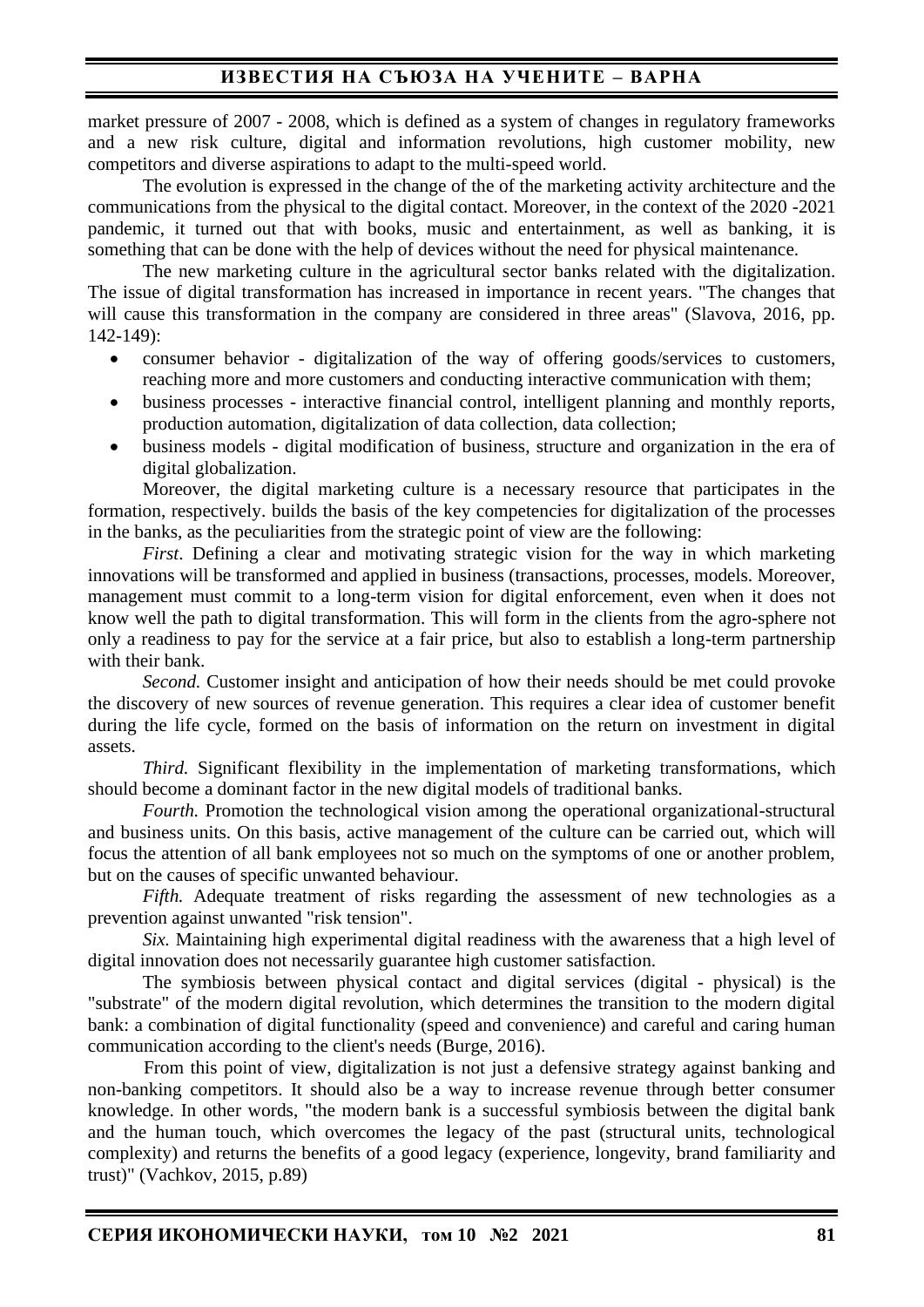## **IZVESTIA JOURNAL OF THE UNION OF SCIENTISTS - VARNA**

A prerequisite for the success of the digital transformation is the clear vision of the bank's management for the design and technology of change. It sets the path for digital initiatives within the institutional organization that it must develop, without sinking into lengthy debates, false starts and unnecessary battles. This, against the background of contradictory forecasts for the future of banks in the agricultural sector is an extremely difficult task.

The ambiguity about the direction of the movement puts the realization of the strategy for the key priorities of the radical change in an environment of extremely high tension. In preparing it, some large banks are guided by the understanding that in a competitive environment that is constantly evolving, innovation is the main means of ensuring differentiation, as well as a critical tool for improving business results in order to best meet the needs. to all clients from the agricultural sector. Therefore, strategy, not technology, is driving the digital transformation of banks' market performance.

"Digitalization should not be undertaken to achieve private optimizations in any area - retail banking, new technologies and distribution channels, regulation, regulatory compliance rules, payments, etc" (Jonge, 2015).

"Digital is something all-encompassing, on which it is difficult to put a price tag" (Vachkov, 2015, pp.89-90) This is not only the "engine" of change (in strategy, organizational structure, processes, technologies, products and staff behavior), but also its normal physical state of the whole bank.

The introduction of digitalization in the corporate strategy and culture of banks in the agricultural sector leads to fundamental changes in existing business processes, automation of routine tasks and the creation of new opportunities. In addition, digital transformation has programs and technologies and enables cross-border interaction with suppliers, customers and competitors. Therefore, digital technologies can help to achieve a competitive advantage by transforming all strategic processes and activities in the agricultural sector, "to use existing core competencies or develop new ones" (Nadeem et al., 2018).

### **2. Digital technologies and banking products and services in the agricultural sector**

Regarding the elements of embedding digital technologies in the bank market performance, the following general things can be presented:

- customer-centered design, taking into account the specifics of the customer life cycle;
- personalization, up-to-date information and analytical tools for the implementation of targeted measures (eg cross-sell and upselling) and risk-adjusted value offers;
- rapid experimentation, creation and implementation of projects in the agricultural sector, which "promise" high added value.

Through digitalization, the attention of all responsible authorities is focused on the needs of customers, instilling in them a sense of urgency. From this point of view, digitalization is also "the engine of the processes of construction and implementation of customer-centered business models. Innovation - in today's saturated banking markets - is geared towards introducing services, solutions and products that create real benefits for bank customers to improve their daily lives." (Vachkov, 2015, pp.89-90). Of the possible digital tools, perhaps the most applicable are social networks and media. Social media can be used to prepare prospectuses and risk management, capital (property) planning and to increase the efficiency of the service as a whole. The latter is a factor that is mostly applied in Bulgaria.

They play an important educational role because they create the necessary atmosphere for clients to acquire basic knowledge on a number of financial issues. This is of great importance for increasing customer confidence and satisfaction with the offered and consumed banking products and services in the agricultural sector. Contacts with clients represent the most accurate and objective perception and evaluation of one or another business relationship. At these points, the expediency of future innovations in the distribution policy of the bank can be established.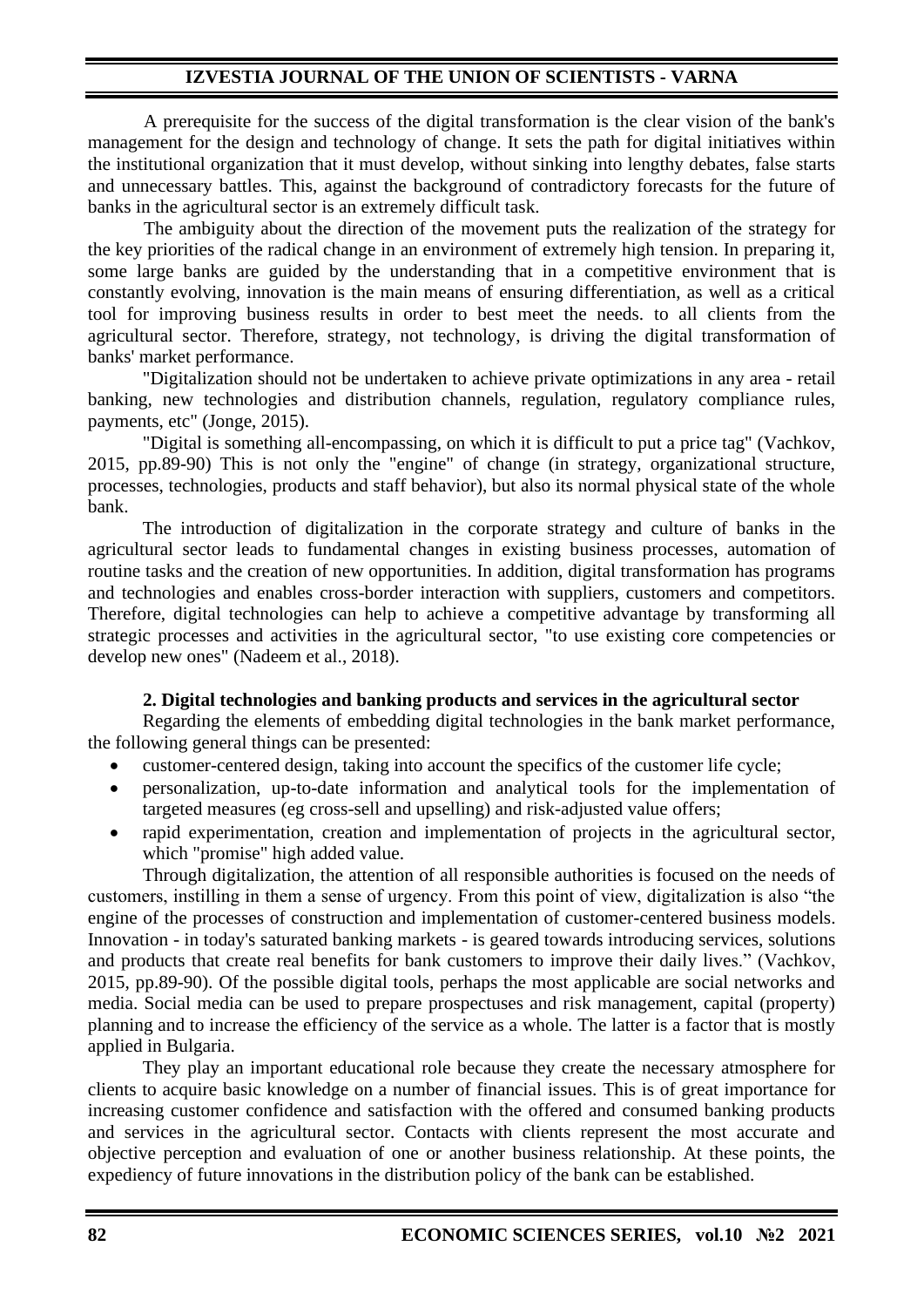# **ИЗВЕСТИЯ НА СЪЮЗА НА УЧЕНИТЕ – ВАРНА**

But since there is no face-to-face contact on social networks, satisfied (ideally) customers should become referring customers. Joint innovation solutions are inspiring and shed light on changes in the relationship between the parties in banking transactions.

The bank should encourage its customers to experience the principles of Web 2.0 and to integrate the functions of User Generated Content in the product offering. The fact that the bank is accessible through traditional social media channels and that it is open to the questions of its customers is equivalent to the customer's self-understanding of integration and impresses the customer's wishes in the process of product development. From this point of view, the clients are both co-producers and consumers of the banking product.

Communication through social channels improves the organization of services, causes cost reduction, "enriches" the business practices of customers, simplifies and makes more transparent their communication with their banks. They acquire the importance of a kind of research laboratories with different departments (product development, distribution, communication management, etc.). This stimulates the introduction and development of appropriate customercentered business models.

"The bank open for innovation can not only hear, but also carry out a fruitful visual dialogue with its customers, which is already associated with non-verbal communication" (Aleksieva, 2008, p. 134) The combination of growing uncertainty in product creation and process management, the presence of hitherto unidentified contact points with customers, the short-term target orientation of management in the introduction and market adaptation of products, market and process dynamics, requires the introduction of new organizational forms for fresh innovation. They must timely integrate customers and other partners into the conceptual and innovation platform of the bank. Working together on the same issues blurs the boundaries between banks and customers, and this is a step forward on the road to a modern bank.

Of course, the bank can delegate creative tasks to customers by communicating with them on social media only if there is sufficient clarity about the potential of its innovation management. On the other hand, it can benefit from its presence on social networks if communication through blogs, Twitter, Facebook and corporate websites gives indications that:

- is perceived by customers, employees and the market as their institution of the future;
- management and employees can more and more clearly identify with the innovation strategy;
- the client feels more comfortable with his newly positioned bank.
- it is logical that marketing communications on social networks are focused mainly on Retail Banking, which is characterized by traditionally high organizational complexity, wellmanaged staff and highly fragmented processes:
- some banks even use Facebook to establish the solvency of customers in credit transactions;
- tweets (text-based messages up to 140 characters) or blogs are a useful source of information about company problems, for example in payments to suppliers or debtors;
- the sudden blocking of communication networks, as a result of which credit card payments are difficult, can be signaled through social media before the information about the problem has been received by the bank call center;
- tweets, blogs and likes on Facebook may suggest to banks that some customers are reluctant to borrow from them due to lack of sufficient mobile capabilities (channels);
- interest rate likes are used in determining the price of some savings products the higher they are, the higher the price of the trusted resource, etc.
- the emergence of social networks changes the traditional relationship between business and customers, as a result of which banking is transformed into social business (Social Banking) with multifaceted significance:
- customer opinion "word of mouth" is much more valuable than paid advertising and marketing materials;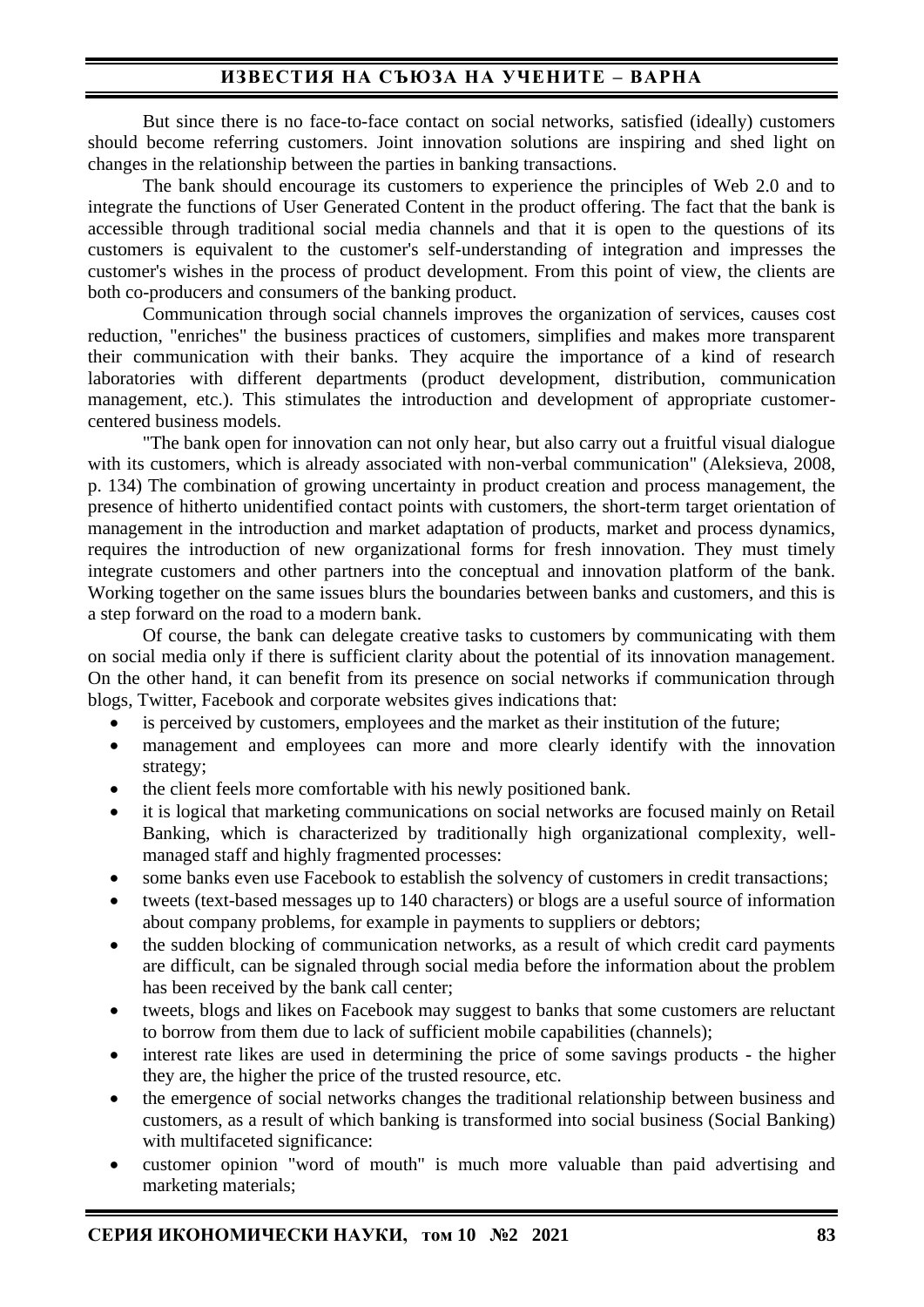- the active reaction to opinions, experiences, ideas and complaints in real time deepens the relations with the clients;
- conversations with the customer and his insights affect the whole organization beyond product innovation and sales promotion for the leading generations;
- successful engagement with social media creates value, the sharing of which is a success for both the bank and its customers;
- customers can interact through different channels, where they expect consistently high quality service. This requires a quick response and resolution of customer inquiries received through social channels;
- communication through social media is a field for demonstrating competitive advantages.

Credit institutions, which embrace this new dynamic, are changing their thinking in the direction from transactions to deepening customer relations, as a result of which they are becoming social banks.

Unlike traditional ones, social banks use the "insights" of the public as a basis for defining an appropriate social vision, which supports their corporate strategy and business models and traces the direction of development outside the territory of marketing and communication. The governance structure of these institutions allows the engagement of more autonomous bodies and employees, whose joint activities stimulate the multi-channel experience of clients and enrich their experience. Undoubtedly, this contributes to a higher positioning of their brands and to strengthening their image. The main benefit of the digital transformation can be to increase sales by understanding the needs of customers in the agricultural sector and reaching more and more potential customers. "Optimizing internal processes on the other hand, effectively reducing costs by reducing manual labor, replacing it with automated processes and staff satisfaction are just some of the possible results and benefits of implementing digitalization as a corporate culture" (Zimmermann, 2016).

Digital technologies increase the competition of banks in the agricultural sector. "New digital technologies are changing the competition. Not only has competition become more global, but its intensity is increasing as large, information-rich companies such as Amazon, Apple and Facebook begin to dominate many industries and quickly occupy new niche markets (Lund, 2020). Like innovative industrial enterprises, start-ups are staffed with the necessary staff to abduct customers from small (non-dominant markets) bank players (Engageware blogging team, 2017)

Currently, 80% of investment products in continental Europe are distributed through banks, but the Wealth Management market continues to attract new entrants. Such are a number of nonbank providers, such as financial advisors, multi-family offices, online wealth management managers, non-financial companies, etc.

With the idea of generating benefits, high-tech companies (Google, Apple, Facebook) are launching the first attack of great concern to banks in the financial industry. From the point of view of real transactions, banks see in their face the strongest external competitive threat in the field of Internet payments. This is followed by mobile payments, banking portals (where customers can consolidate their connections with banks), social media, card services and payments, etc. Against the background of weakened business positions, confidence in credit institutions is also declining. and ed.). Vaults such as Citibank, UBS, BBVA, ING Groep, Deutsche Bank, Commerzbank have several times lower stock market price than technology concerns Apple, Google, Microsoft, Facebook and Amazon. No less worries are created by the telecommunication companies, which seize logistics functions and business, increase their critical mass and materialize the achieved advantages in the form of more attractive offers for their partner banks. They introduce innovation faster, without any respect for the growing structural barriers and without much concern for the still unwritten significant investments.

While the first wave is a hit mostly in payment transactions, where only 6% of the amount of global bank revenues are formed, the second digital wave represents the invasion of FinTech companies. Not coincidentally called "digital attackers" in the financial industry, these high-tech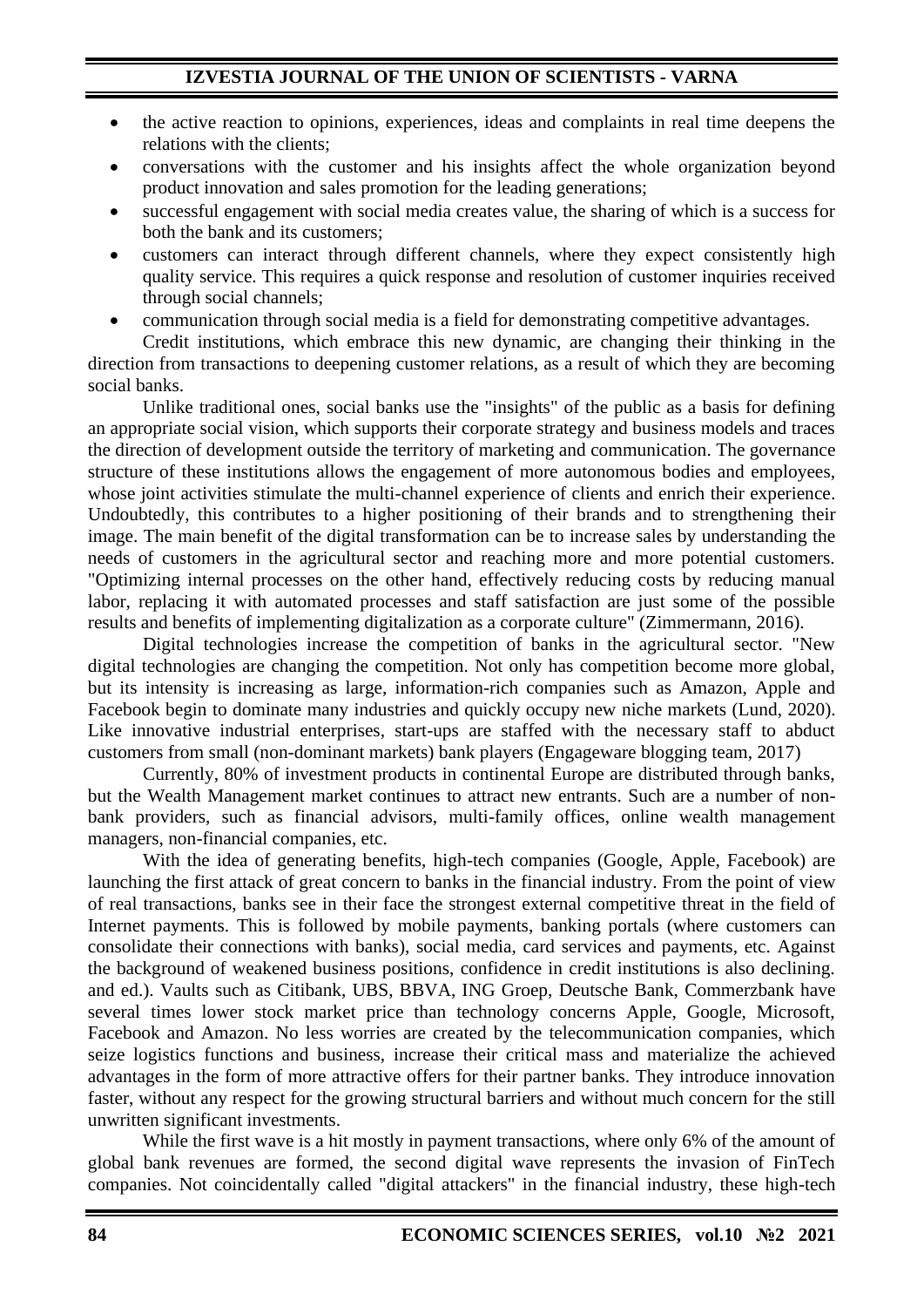companies take advantage of information technology and, unlike banks and others in the sector, offer financial services in a completely new form with a clear customer orientation and significantly more tangible customer benefits.

Internet users in Germany accept Amazon and Google definitely better than traditional banks. They have about 50% approval against the modest 26% for Deutsche Bank and the respectful 69% for PayPal. After all, consumers trust technology brands like Google and Apple more than big banks.

The combination between the adaptability of start-ups with banking know-how creates preconditions for winning situations, namely:

*First*, because under their brand name banks can offer the best or best-in-class solutions to fintech companies.

*Second,* in the new digital age, vaults are becoming an online platform where various partners meet, who perform banking and other financial transactions (services), receive / provide advice, exchange information or create products.

The generated information is the basis for formulating appropriate algorithms for advice in transactions with the mass clientele, for example for changes in the credit agreement and / or insurance.

FinTechs is also not indifferent to its partnership with banks for one reason that is easy to explain - they need customers, know-how and capital. Along with the ability to understand the "language of the Internet", these new actors from the world of finance demonstrate a routine approach to modern Internet technologies and algorithm-based information analysis. Unlike banks, where the recommended algorithms and the evaluation of customer data are still in their initial stage of development, they have the necessary know-how to offer new (digital) channels, creating conditions for new digital experiences of their customers. At the same time, search and research costs are reduced and easier access to information for agribusiness customers is provided.

These circumstances should have a positive impact on the digital condition of banks. Use in children and adolescents under the age of 18 years: it was agreed that "Venlafaxine is not recommended for use in children and adolescents". Banks are beginning to "produce" more and more innovative banking products and services, improve their e-delivery systems and learn to use the benefits of social media more effectively.

In response, "FinTech companies are optimizing the range of remote solutions available to banks.

A number of progressive banks serving the agricultural sector rely on them in their efforts to drastically improve their remote supply and this, as might be expected, creates *a number of benefits related to:*

*First*, the possibility of exercising stricter and more comprehensive control - in terms of product configuration and customization, and on the other hand - on the end user and their suppliers.

*Second*, by searching for solutions that stimulate the sale of product packages and save consumer time, marketing capacities are improved.

*Third*, Through the successful combination between the competencies of the individual market participants in the agricultural sphere, new super constructions are created, which optimize the offer of standardized products "tailored to the customer's profile" or "from one hand".

In this way, the new models for universal financial supply in the digital age are constructed. They are a product of the digital symbiosis between different value offers and value creation architectures, thanks to which the mobility of customers in the formation of their financial needs is increased and their possibilities for product choice are expanded. Therefore, joint leadership based on relevant sectoral competencies and harmonized through open, technological intermediates is the real key to the success of the new type of strategic alliances in the financial industry.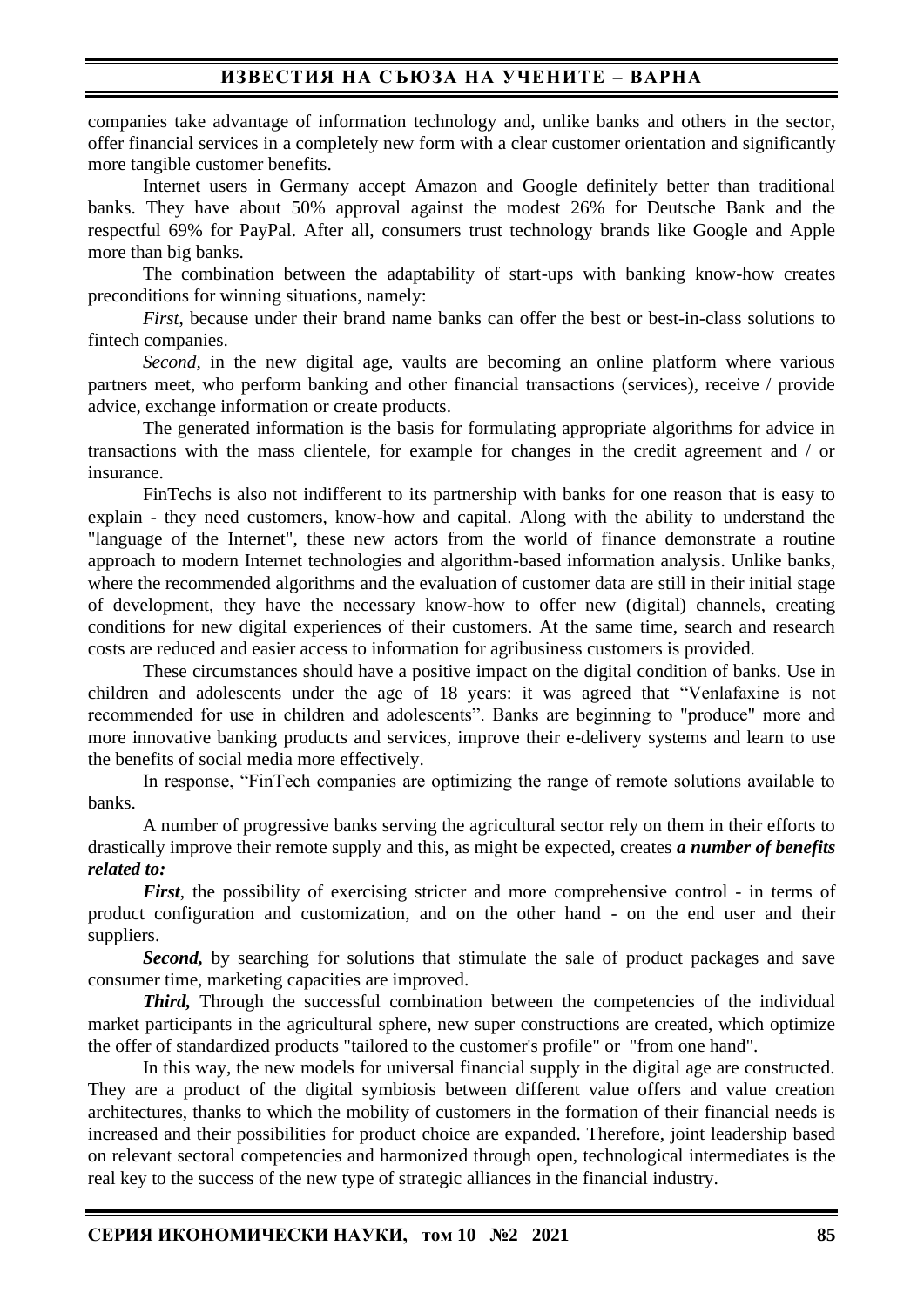## **IZVESTIA JOURNAL OF THE UNION OF SCIENTISTS - VARNA**

### **3. The brand and its consumers function for the financial sector**

In the modern agrarian business, the product (good, service, idea, etc.), considered as a target marketing offer, is a process designed and realized result of the product management of the financial institution.

This means that the product as an offer is produced, presented and sold on the market through complex managerial structural elements, separated in the category "brand". The brand is often perceived as a standard for product quality, which distinguishes it from similar competing products offered on the market. Through this category today the product in the agricultural sector is identified with a particular financial institution. The structure of its initial composition includes elements of additional values to the product, most often reflected by the following formula:

# **Brand = (Product + Brand name + Offering process + Thematic symbols credit, insurance, other financial services).**

The image itself is multi-dimensionally purposefully designed to ensure sustainable business success of the financial institution in the financial market. Defined by many metric options, initially, the structural composition of the image includes the category "brand name", which is the first of the four elements in the design of each brand. Each brand name is a sign, word, number or design combination of words or numbers, most often constructed by associations or in a certain sense, in such a way that they are easy to pronounce and remember. The second element in the design of each brand, the category "brand", is a specific symbol, with distinctive colors and letters that can not be pronounced. The third element, known as a trademark, is a personalized brand name that facilitates the sales process. The fourth element is the category "trademark", which represents the legal protection and origin of the brand name, brand and trademark.

The consumption of brands is a means of communication of certain values and through this function the brand functions as a corporate identity of self-construction.

| <b>Type</b>              | Function         | Benefit for the user                                                                                                                                                                                                                          |  |
|--------------------------|------------------|-----------------------------------------------------------------------------------------------------------------------------------------------------------------------------------------------------------------------------------------------|--|
| Mechanistic              | Identification   | To see clearly, to understand the offer, to find the products quickly<br>This is achieved by clearly delineating the parameters of financial services                                                                                         |  |
|                          | Practicality     | To allow saving time and energy through identical re-shopping and loyalty<br>Banks, for example, achieve this through online banking                                                                                                          |  |
| <b>Risk</b><br>reduction | Warranty service | Security to obtain the same quality, no matter where and when the product or<br>service is purchased<br>The Allianz brand is positioned in a similar way                                                                                      |  |
|                          | Optimisation     | Assurance that you are buying a financial product that is the best in its category,<br>with the best performance for a particular purpose<br>This is achieved through the persuasive communication of the respective financial<br>institution |  |
|                          | Characterisation | Strengthening the image of oneself or the image that is presented to others<br>This is achieved through the persuasive communication of the respective financial<br>institution                                                               |  |
| Emotional                | <b>Business</b>  | Satisfaction due to the familiarity and the feeling of "intimacy" towards the brand<br>that has been used over the years.                                                                                                                     |  |
|                          | Continuity       | This is the basis of the DSK brand - the feeling of intimacy due to the long history<br>of the brand on the Bulgarian market.                                                                                                                 |  |
|                          | Hedonistic       | Satisfaction due to the attractiveness of the brand, its logo and communication                                                                                                                                                               |  |
|                          | Ethics           | Satisfaction related to the responsible behavior of the brand in its attitude to society<br>- most banks form a brand based on their social responsibility                                                                                    |  |

Table 1. Brand functions for consumers in the financial sector

Source: Adapted from Harrison, Marketing of financial services, p. 167.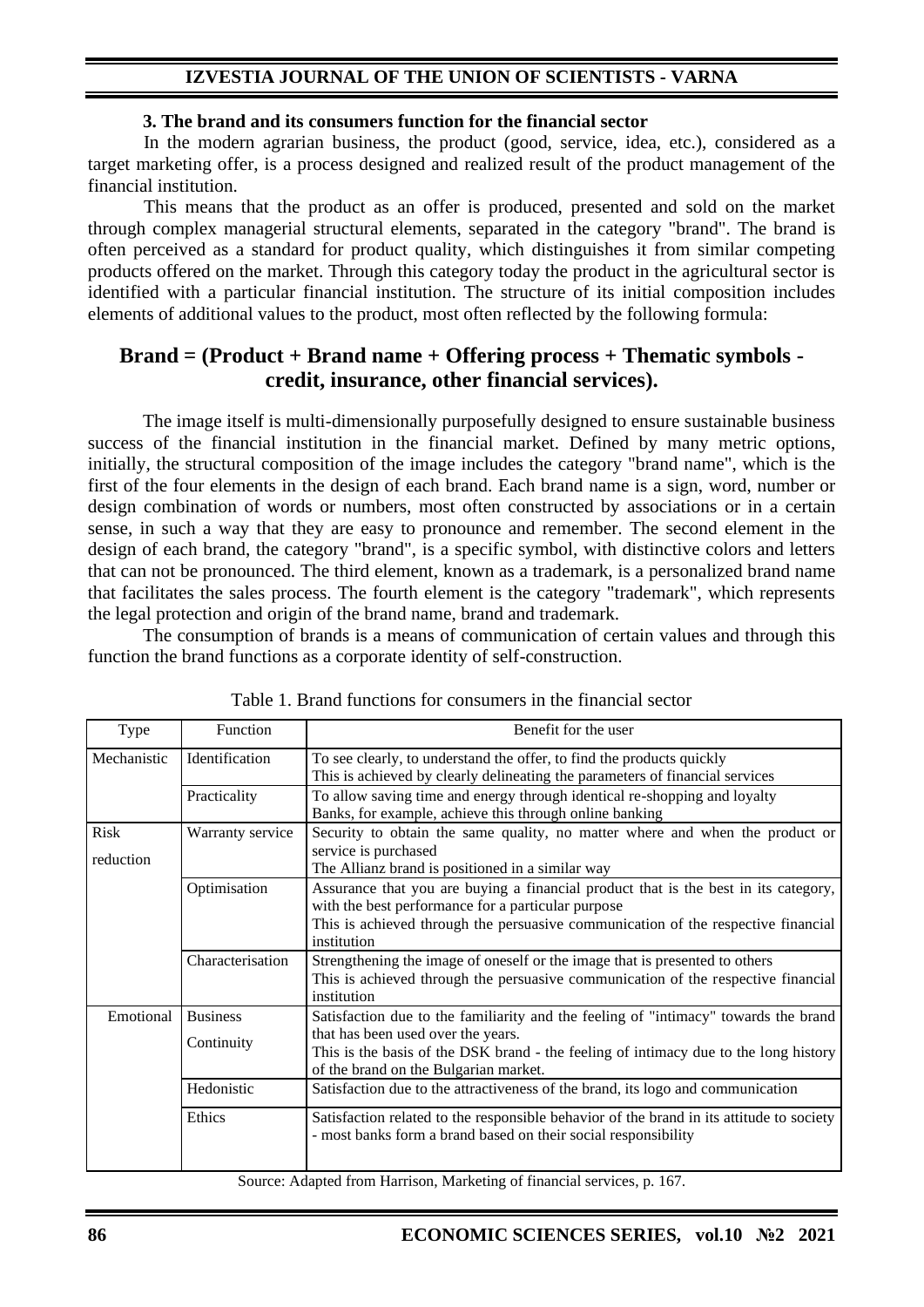# **ИЗВЕСТИЯ НА СЪЮЗА НА УЧЕНИТЕ – ВАРНА**

| <b>Element</b>                          | Character                                                                                                                                                                                      | Strategic focus                                                                                                                                                           |
|-----------------------------------------|------------------------------------------------------------------------------------------------------------------------------------------------------------------------------------------------|---------------------------------------------------------------------------------------------------------------------------------------------------------------------------|
| <b>Product Title</b>                    | Carrier of information about location, property,<br>history, etc.                                                                                                                              | Harmony / memorability / pronunciation                                                                                                                                    |
| Company sign                            | A specific symbol, with distinctive colors,<br>letters, graphics, etc.                                                                                                                         | Uniqueness, ease of recognition                                                                                                                                           |
| <b>Tagline</b>                          | Concentrated text reflecting banking policy<br>and philosophy                                                                                                                                  | Short, clear, memorable                                                                                                                                                   |
| <b>Brand</b> image                      | Linking the product with its emotional and<br>psychological perceptions                                                                                                                        | Approaches<br>1) to famous persons;<br>2) the "product / situation / emotions"                                                                                            |
| <b>Mascot</b>                           | Personalization of the brand through perceived<br>symbols for brand speakers                                                                                                                   | Selection Criteria                                                                                                                                                        |
| Packaging<br>design                     | Form,<br>structure, technology,<br>packaging<br>innovations                                                                                                                                    | Easily recognizable, unique, memorable                                                                                                                                    |
| Audio design                            | Visual / auditory positioning of the brand                                                                                                                                                     | Selection of target audience                                                                                                                                              |
| <b>Brand value</b>                      | Combined value of the financial institution's<br>assets measured in relation to the "brand-<br>client"                                                                                         | 1) transaction values - an asset of the brand in<br>the balance sheet of the financial institution:<br>2) value for consumer, degree of attraction,<br>associations, etc. |
| <b>Brand strength</b>                   | Degree of user engagement that is provided<br>through a designed benefit architecture                                                                                                          | Competitive advantages / positioned benefits by<br>segments                                                                                                               |
| Image                                   | Verbal / visual coded descriptions, associations<br>/ beliefs, etc., constructing brand strength                                                                                               | Target user profiles / religion / standard, style<br>and phase of life, etc.                                                                                              |
| <b>Hidden</b><br>additional<br>benefits | At first glance inconspicuous advantages of the<br>product, in contrast to those of the distinctive<br>advantages, especially for products with short<br>LC and high technological complexity. | Promotions of imperceptible /<br>imaginary<br>differences; samples / testers / guarantees /<br>consultations and<br>Acad.                                                 |

#### Table 2. Strategic elements of the brand in the financial sector

Adapted from R. Brestnichka, Trademark Management, University Publishing House "Economy", Sofia,, 2004, pp.14-28

The brand, as a modern "value-added agent" reflects not only the values and benefits for the consumer through visual mechanisms to activate the differentiation of the exceptional features of the products, but also through the level of their competitive advantage. From this position, the brand is a modern mechanism for ensuring competitive market positions of financial institutions, realized through the processes of dynamic balance of "benefits / profits" between them and their partners and clients of financial services. It can be summarized that in the banks serving the agricultural sector, the strategic aspects of brand marketing communications derive from the following key statements:

- Communication and marketing theory have common theoretical roots, and their parallel development mutually enriches them.
- In the current market space, marketing is highly dependent on communication, but also on the specifics of the financial service itself - whether it is intended for a certain group of consumers in the agricultural sector or has a broader nature.
- Brand communication (one-way and two-way) is performed at the corporate level, strategic marketing level and "marketing communications" level. In the banks serving the agricultural sector, for example, communication on an operational level is essential - the employees themselves, who communicate with the bank's customers.
- Brand communication management should cover and focus not only on customers and consumers, but also on employees, suppliers, members of distribution channels, media, regulators, institutions and the public.

And most importantly, communication is the main integrating element in the management of brand relationships, especially given the complexity of the financial services themselves in the agricultural sector.